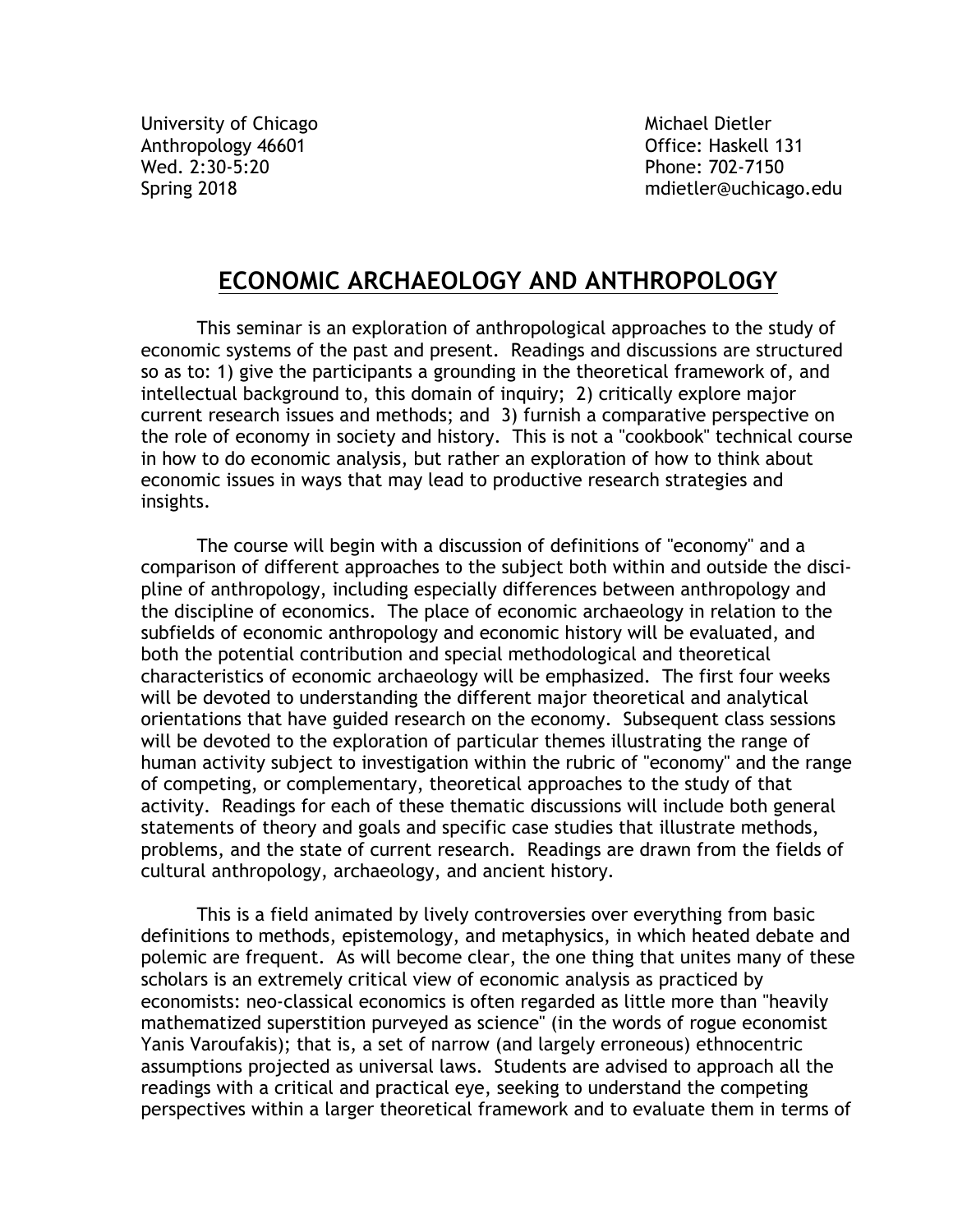application and efficacy in comprehending the role of "economy" in society and history. This is also a field that has generated an enormous literature that can only be highlighted selectively here. Other readings are suggested for those who wish to pursue particular theoretical perspectives or issues in greater depth. Some related perspectives and topics (such as ecological anthropology and hunter-gatherer economies) cannot be accommodated at all in the time available, and interested students are simply referred to some of the key literature. The class format will be biased toward discussion, with formal lecturing kept to a minimum after some initial orientation and exegesis.

Requirements for the class (your grade will be based on an evaluation of all three):

1) Preparation and Participation: All students should read and critically digest all the readings for each seminar session. Students should come to every class prepared to participate in an analytical discussion of the readings assigned for the week (be prepared to be called upon).

2) Leading Discussion: The class will be divided into two groups. One group will prepare a brief critical commentary and a series of questions that will orient the discussion. The second group is responsible for providing responses to those questions. Responsibilities will alternate each week. The group asking questions is not excused from discussion. Quite the opposite: I will expect comments and challenges from them concerning the responses to their questions. The instructor will also add questions and background context.

3) Research Paper: prepare a 15 page research paper on a topic chosen in consultation with the instructor. The paper will consist of a critical analysis of an archaeological case study of economic relevance. Each seminar participant will select a case not covered in the course readings and examine theoretical orientations and methodological strengths and weaknesses. The paper should also include suggestions for improving the given study to produce a better understanding of the economic questions being explored. It is expected that this analysis will make full critical use of the theoretical literature covered in the course as well as demonstrating some expanded reading in the literature covering the chosen theme. A short **paper proposal** (2 pages plus bibliography) outlining the gist of the final paper will be posted on the CANVAS site and circulated in class on **May 7** and we will leave some time during the following session for students to exchange suggestions and critical responses. Each student will also be responsible for providing a brief written response to the proposal of one other student (the exchange partners will be arranged in class). **Final papers are due June 8.**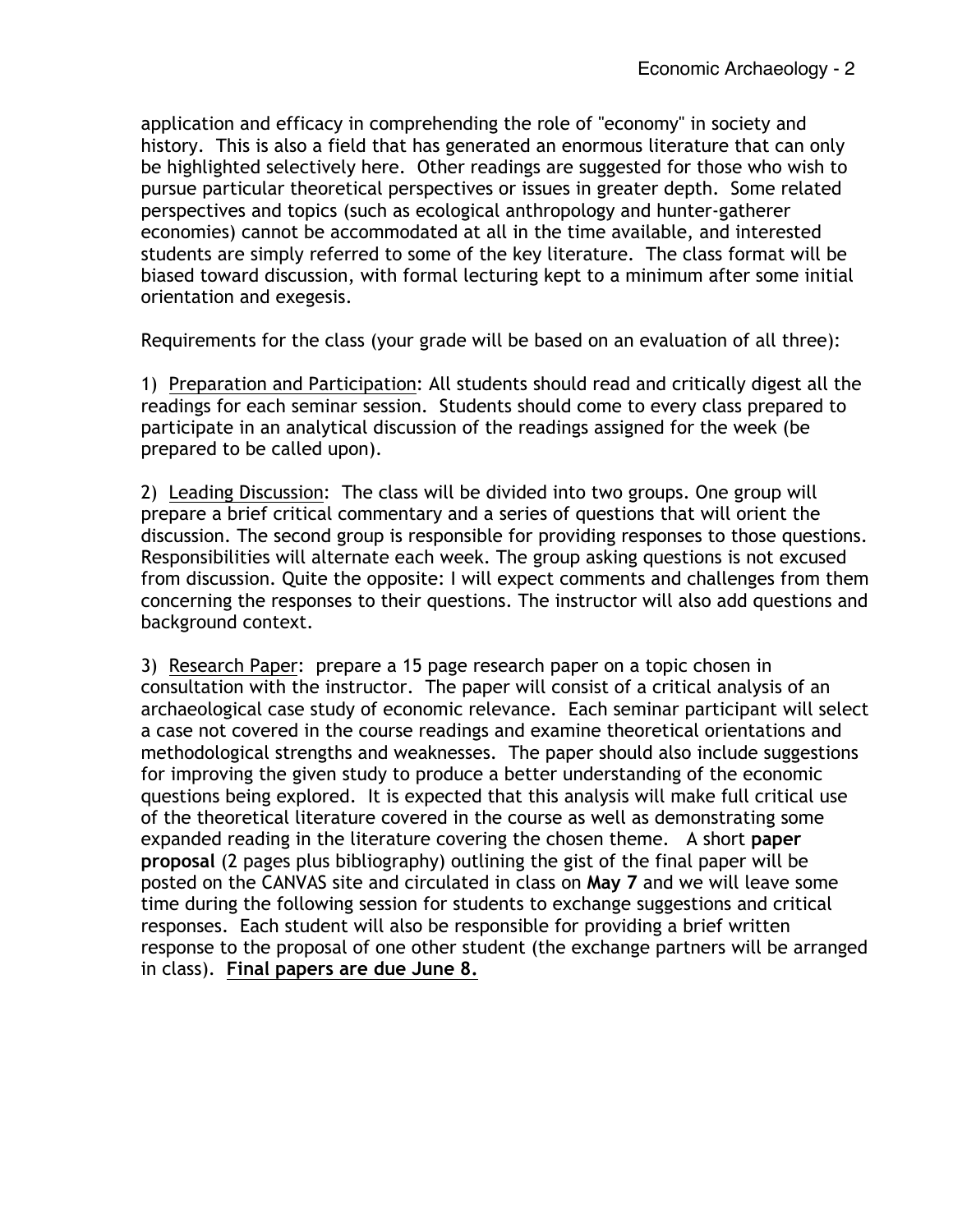### **SCHEDULE OF TOPICS AND READINGS:**

# **I. March 28:** *Introduction to the seminar* -Why study economic history and economic anthropology? -Definitions and dimensions of "economy" and the approaches to its study. -Definition of Economic Archaeology (or the Economic Archaeologies); examination of its relationship to Economic Anthropology, Economic History and Ecological Anthropology; and discussion of its potential contribution and methodological problems. -An historical perspective on the development of the field.

- C. Hann & K. Hart (2011). *Economic Anthropology: History, Ethnography, Critique*. Polity Press. Chapters 1 & 2, pp. 1-36.
- M.I. Finley (1985) [1973]. *The Ancient Economy*. Berkeley: University of California Press. Chapters 1 & 2.
- P. Cartledge (2002). The economy (economies) of ancient Greece. In *The Ancient Economy*, edited by W. Scheidel & S. von Reden. New York: Routledge . Pp. 11- 32.
- A. Bresson (2016). *The Making of the Ancient Greek Economy: Institutions, Markets, and Growth in the City-States*. Princeton U.P. Chapter 1, pp. 1-27.

## **II. April 4:** *Exploring theoretical approaches to the study of economy I:*

-Anthropology vs. Neoclassical Economics (round 1) -The "Formalist vs. Substantivist" and "Modernist vs. Primitivist" debates

-The economy as instituted process

*N.B. This session will be orchestrated as a debate, with the class divided into Formalist and Substantivist camps. The major issues to be debated are: "Do universal principles of economic behavior exist?"; "Are differences between economies a matter of degree or of kind?"; and "How should anthropologists/archaeologists study economic phenomena?". Each team should prepare an opening statement and a set of themes to guide the debate and they should be prepared to cite specific passages for close critical analysis in challenging their opponents positions and making clear their own. The debate will be followed by a discussion of the controversy and ways of moving beyond it.*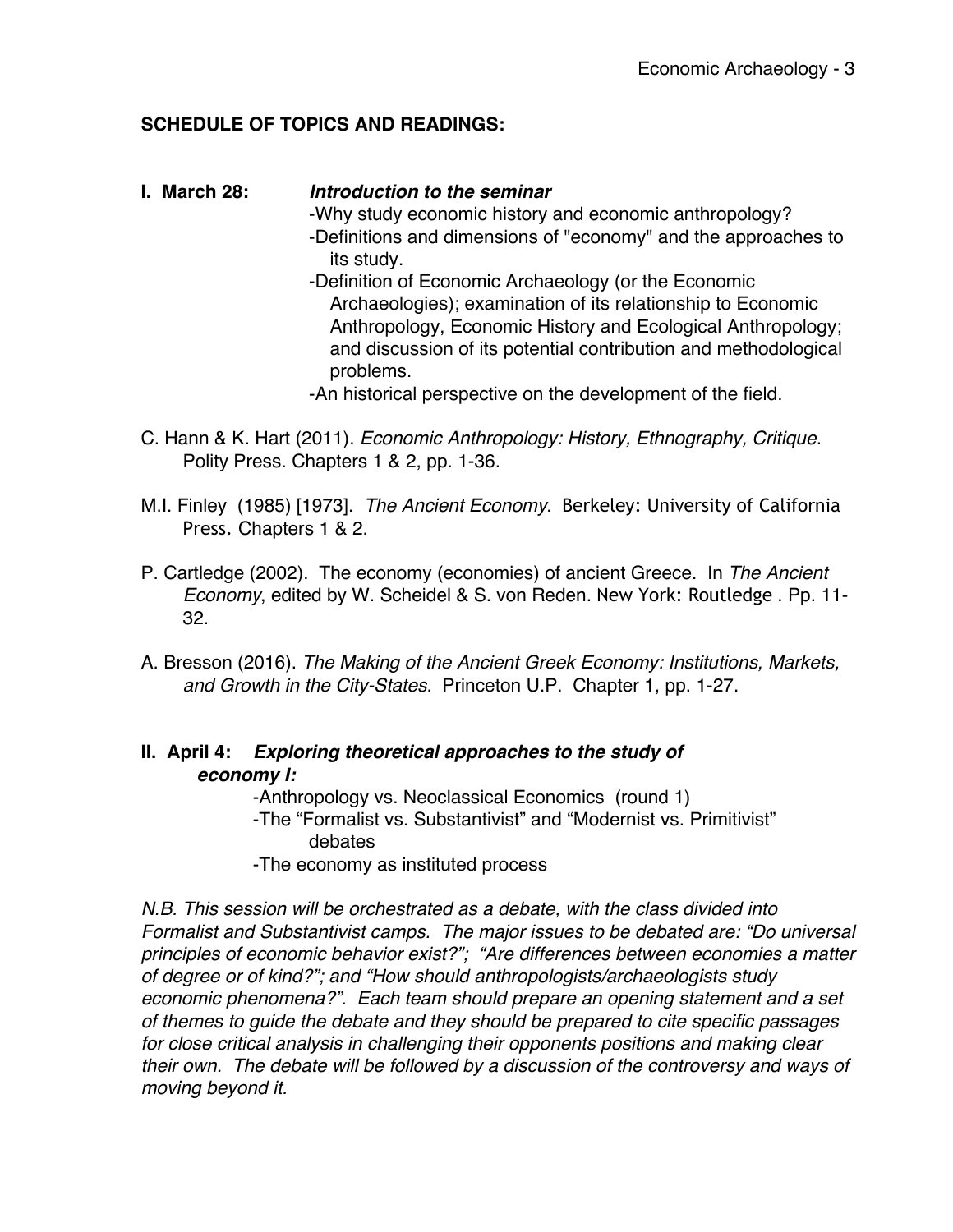- K. Polanyi (1958). The economy as instituted process. In *Trade and Markets in the Early Empires*, ed. by K. Polanyi, C. Arensberg & H. Pearson, pp. 243-270.
- G. Dalton (1961). Economic theory and primitive society. *American Anthropologist*, 63:1-25.
- E. LeClair (1962). Economic theory and economic anthropology. *American Anthropologist*, 64:1179-1203.
- R. Burling (1962). Maximization theories and the study of Economic Anthropology. *American Anthropologist* 64(4):802-821.
- R. Firth (1967). Themes in economic anthropology: a general comment. In *Themes in Economic Anthropology*, ed. by R. Firth, pp. 1-28.
- A. Johnson (1980). The limits of formalism in agricultural decision research. In *Agricultural Decision Making: Anthropological Contributions to Rural Development*. P.F. Barlett, ed. Pp. 19-43. New York: Academic Press.
- J. Andreau (2002). Twenty years after Moses I. Finley's *The Ancient Economy*. In *The Ancient Economy*, edited by W. Scheidel & S. von Reden, pp. 33-49.
- R. Saller (2002). Framing the debate over growth in the ancient economy. In *The Ancient Economy*, edited by W. Scheidel & S. von Reden, pp. 251-269.

#### **III. April 11:** *Exploring theoretical approaches to the study of economy II:*

-Culture, practice, and critiques of economic rationality -Anthropology vs Economics and Rat Choice Theory (round 2)

- M. Sahlins (1976). *Culture and Practical Reason*. Chapters 4 & 5, pp. 166-221.
- P. Bourdieu (2005). *The Social Structures of the Economy*. Introduction, Part II: Principles of an Economic Anthropology, and Postscript: pp. 1-13, 193-232.
- E. L. Rubin (2005). Rational choice and rat choice: some thoughts on the relationship among rationality, markets, and human beings. *Chicago-Kent Law Review* 80(3):1091-1127.
- M. Chibnik (2011). *Anthropology, Economics, and Choice*. University of Texas Press, Austin. Introduction and Chapter 1: pp. 1-37.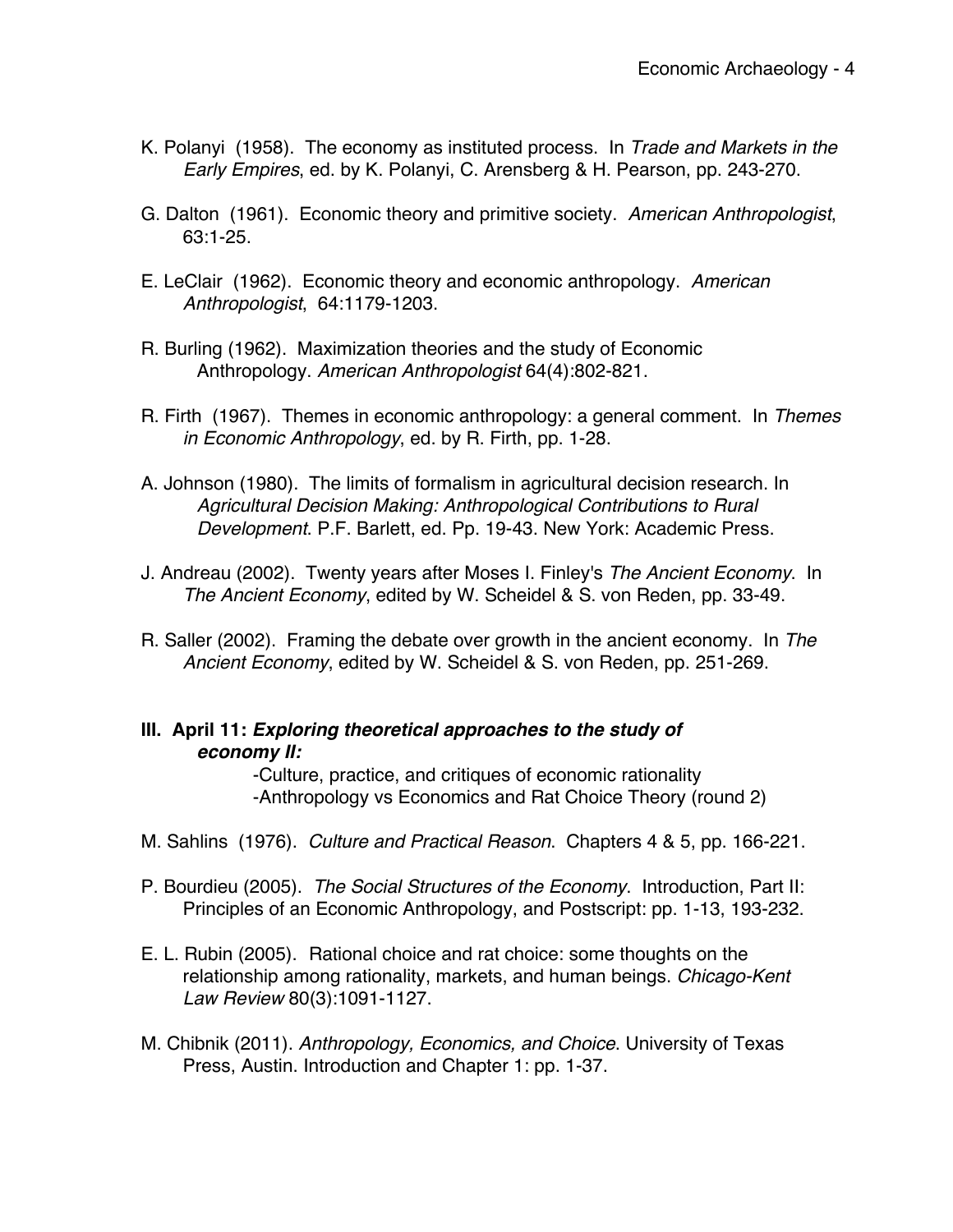M. Douglas (1962). The Lele – resistance to change. In *Markets in Africa*, ed. by P. Bohannan & G. Dalton.

### **IV. April 18:** *Exploring theoretical approaches to the study of economy III:*

- -Marxism and Political Economy
- -Production, modes of production, and reproduction
- -The infrastructure/superstructure debate
- -Dependency Theory and World-Systems
- S. Plattner (1989). Marxism. In *Economic Anthropology*, ed. by S. Plattner, pp. 379- 396.
- B. Trigger (1993). Marxism in contemporary Western archaeology. *Archaeological Method and Theory*, 5: 159-200.
- W. Roseberry (1988). Political economy. *Annual Review of Anthropology*, 17:161- 185.
- A.G. Frank (1993). Bronze Age world system cycles. *Current Anthropology*, 34:383- 429.
- I. Wallerstein (1991). World system versus world-systems: a critique. *Critique of Anthropology*, 11:189-194.
- J. Schneider (1991). Was there a precapitalist world-system? In *Core/Periphery Relations in Precapitalist Worlds*, ed. by C. Chase-Dunn & T. Hall. pp. 45-66.

#### **V. April 25:** *Consumption:*

- -Perspectives on the gift/commodity distinction -Value and the cultural politics of demand -Cross-cultural consumption
- M. Dietler (2010). Consumption*.* In *The Oxford Handbook of Material Culture Studies*, edited by D. Hicks and M. Beaudry, pp. 207-226. Oxford University Press, Oxford.
- P. R. Mullins (2011). The archaeology of consumption. *Annual Review of Anthropology* 40:133-144.
- A. Appadurai (1986). Introduction: commodities and the politics of value. In *The Social Life of Things*, ed. by A. Appadurai, pp. 3-63.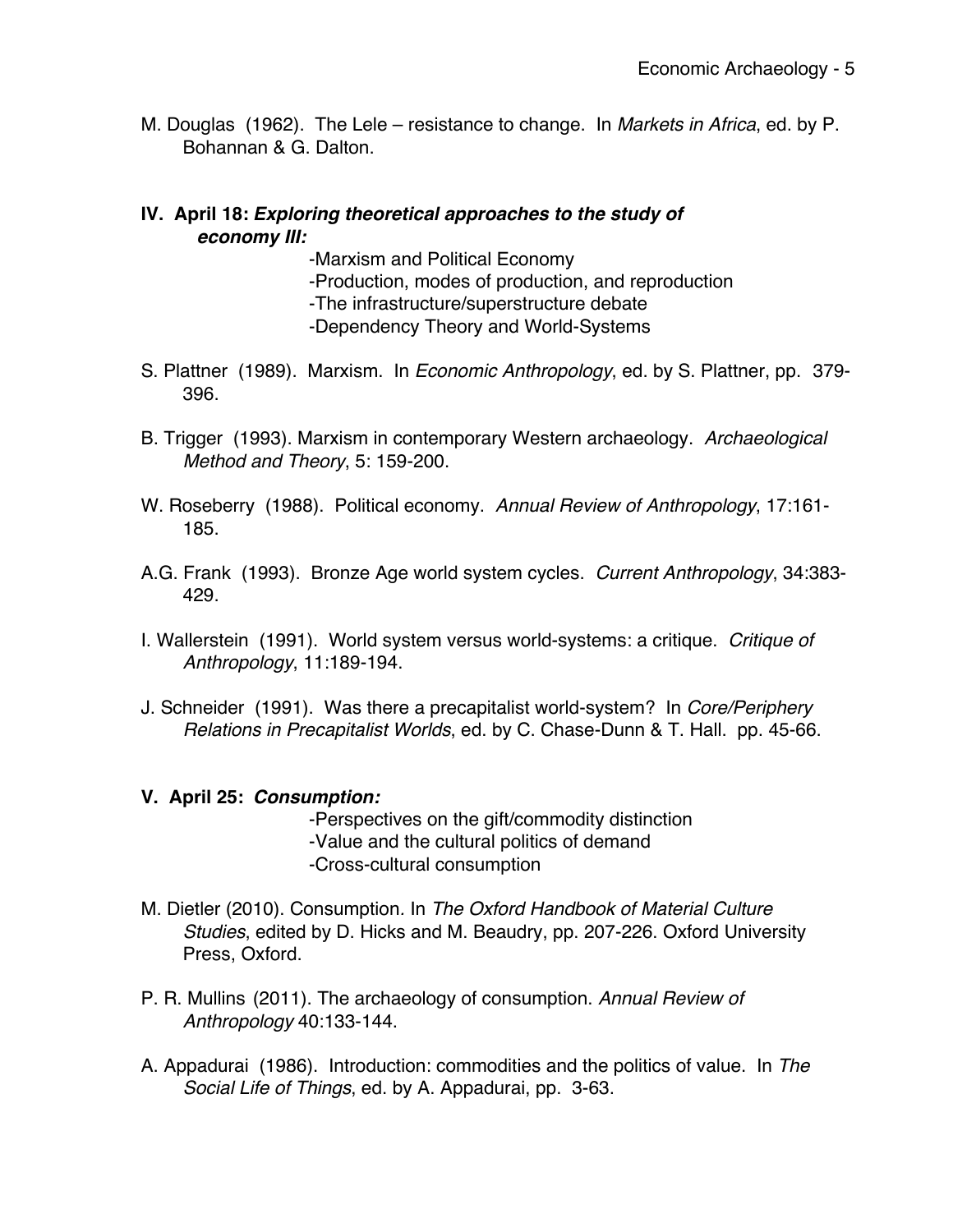- I. Morris (1986). Gift and commodity in Archaic Greece. *Man*, 21:1-17.
- D. Graeber (2001). *Toward and Anthropological Theory of Value: The False Coin of Our Own Dreams*. Chapters 1 and 2: "Three ways of talking about value" (pp. 1- 22) and "Current directions in exchange theory" (pp. 23-47).

#### **VI. May 2:** *Distribution: Exchange and trade:*

-The role of exchange in social life -The forms of exchange and distribution -Multi-centric economies/spheres of exchange/transactional orders -Traders and commodity chains -Emporia, trade diasporas, and entanglement -Archaeological analysis of local and regional trade; issues of scale

- S. Narotzky (1997). *New Directions in Economic Anthropology*. Chapter 2: "Distribution and Exchange", pp. 42-98.
- M. Mauss (1969). *The Gift: Forms and Functions of Exchange in Archaic Societies*. pp. 1-45. New York: Norton (original: 1925).
- M. Sahlins (1972). excerpt from "On the sociology of primitive exchange". In his *Stone Age Economics*. New York: Routledge. Pp. 185-230.
- P. Bohannan (1955). Some principles of exchange and investment among the Tiv. *American Anthropologist,* 57:60-70.
- C. Piot (1991). Of persons and things: some reflections on African spheres of exchange. *Man*, 26:405-424.
- C. Humphrey & S. Hugh-Jones (1992). Introduction: barter, exchange and value. In *Barter, Exchange and Value: An Anthropological Approach*, ed. by C. Humphrey & S. Hugh-Jones, pp. 1-20.
- M. Dietler (2010). *Archaeologies of Colonialism: Consumption, Entanglement, and Violence in Ancient Mediterranean France*. University of California Press. Chapter 5: "Trade and Traders", pp. 131-156.
- M. Dietler (2018, in press). Emporia: spaces of encounter and entanglement. In *The Emporion: Trade and Colonial Encounters in the Western Mediterranean, ed. by E.* Gailledrat, R. Plana-Mallart and M. Dietler. Montpellier University Press.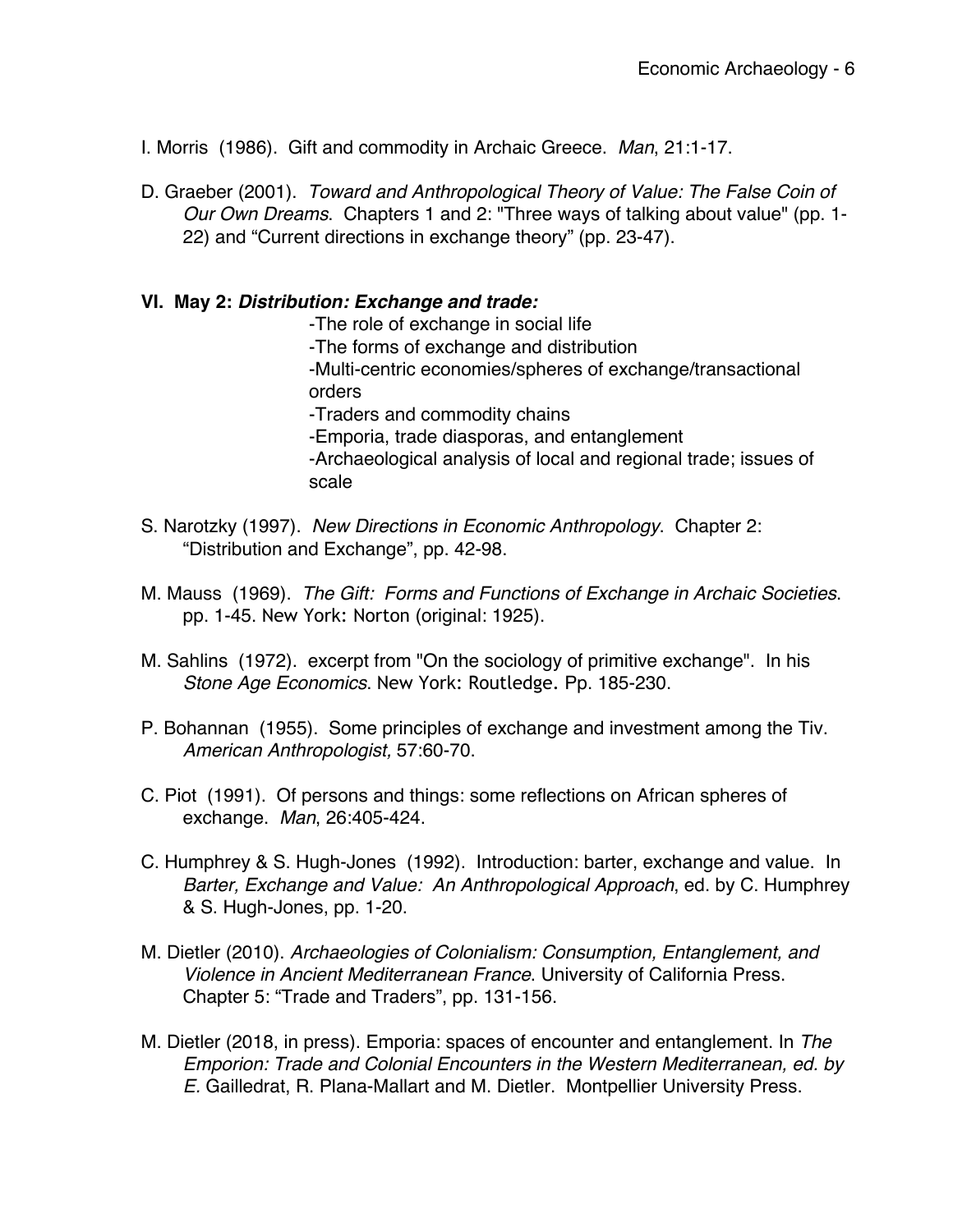- C. Panella & A. Tchernia (2002). Agricultural products transported in amphorae: oil and wine. In *The Ancient Economy*, edited by W. Scheidel & S. von Reden, pp. 173-189.
- **VII. May 9:** *Production I*: *Households, ecology, and the agrarian economy:*

-Chayonov and the "Domestic Mode of Production" debate

- -Subsistence, diet, and ecological relationships
- -Scarcity, risk, effort, and strategies of choice
- -Agricultural production and land tenure
- -Property
- -Weber's "Consumer City": Rural-Urban production relationships
- S. Narotzky (1997). *New Directions in Economic Anthropology*. Chapter 1: Production, pp. 8-41.
- M. Sahlins (1972). The Domestic Mode of Production. In his *Stone Age Economics*.
- D. Donham (1981). Beyond the domestic mode of production. *Man*, 16:515-541.
- P. Halstead (2002). Traditional and ancient rural economy in Mediterranean Europe: plus ça change? In *The Ancient Economy*, edited by W. Scheidel & S. von Reden, pp. 53-83.
- M. Hudson (1998). Private landownership, debt, and fiscal crisis in the ancient Near East. In *Property in Economic Context*, ed. By R.C. Hunt & A. Gilman, pp. 139- 169. Lanham: University Press of America.
- P. Sheets (2000). Provisioning the Ceren household: the vertical economy, village economy, and household economy in the southeastern Maya periphery. *Ancient Mesoamerica* 11: 217-230.
- R. Osborne (2002). Pride and prejudice, sense and subsistence: exchange and society in the Greek city. In *The Ancient Economy*, edited by W. Scheidel & S. von Reden, pp. 114-132.

**VIII. May 16:** *Production II: Labor:* -Mobilization, control, and exploitation -The division of labor -Commodity production and craft specialization -Labor theory of value -Gender issues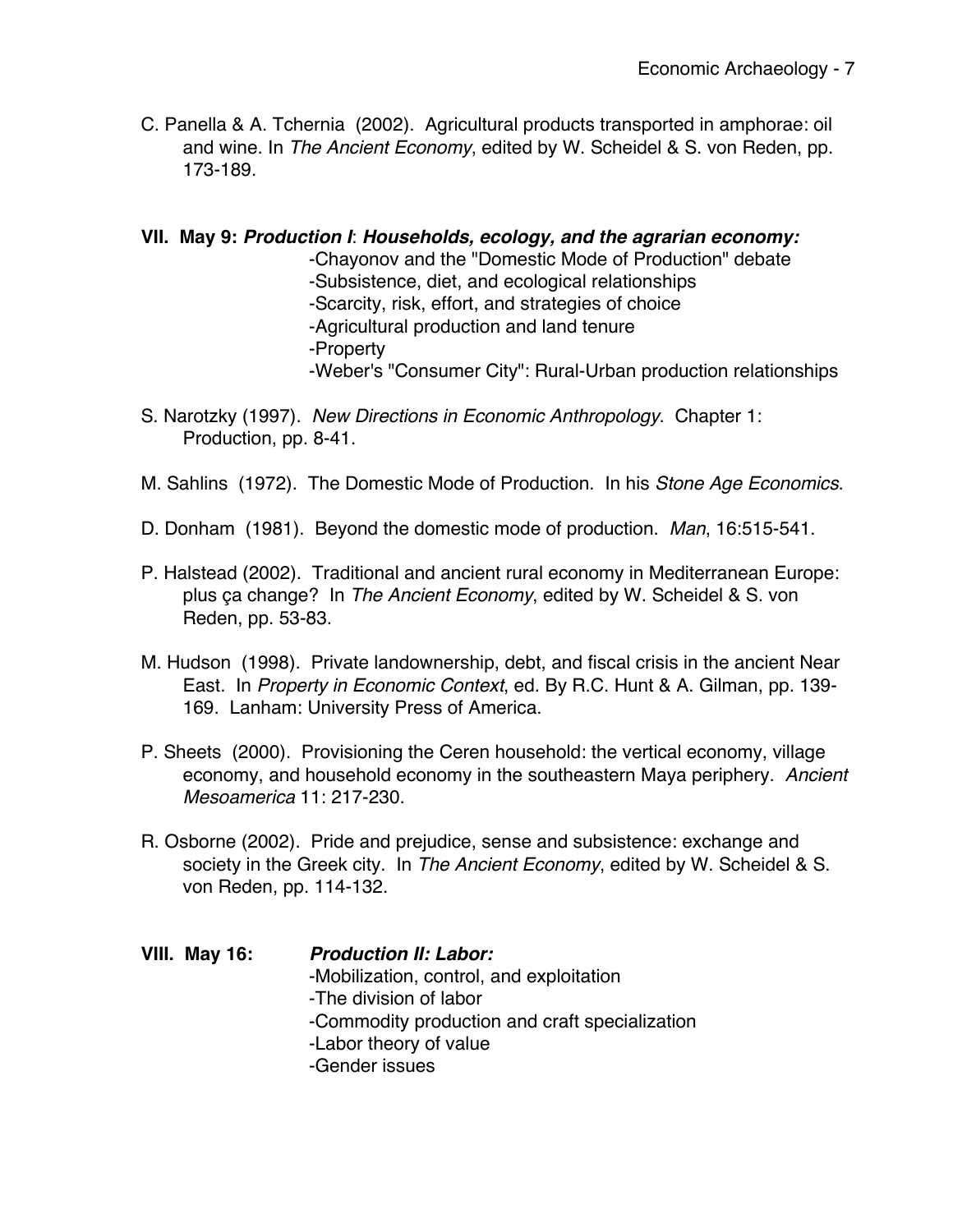- S. Ortiz (1994). Work, the division of labour and co-operation. In *Companion Encyclopedia of Anthropology*, ed. By T. Ingold, pp. 891-910.
- M. Dietler & I. Herbich (2001). Feasts and labor mobilization: dissecting a fundamental economic practice. In *Feasts: Archaeological and Ethnographic Perspectives on Food, Politics, and Power*, ed. by M. Dietler & B. Hayden, pp. 240-264.
- M.I. Finley (1985). *The Ancient Economy*. Chapter 3 & 7(2).
- I. Kopytoff (1982). Slavery. *Annual Review of Anthropology*, 11: 207-30.
- C.L. Costin (1991). Craft specialization: issues in defining, documenting, and explaining the organization of production. *Archaeological Method and Theory*, 3: 1-56.
- E.M. Harris (2001). Workshop, marketplace and household: the nature of technical specialization in classical Athens and its influence on economy and society. In *Money, Labour and Land: Approaches to the Economies of Ancient Greece*, ed. By P. Cartledge, E.E. Cohen & L. Foxhall, pp. 67-99. London: Routledge.
- E.P. Thompson (1967). Time, work discipline, and industrial capitalism. *Past and Present*, 38:56-97.
- M. Leone (1999). Ceramics from Annapolis, Maryland: a measure of time routines and work discipline. In *Historical Archaeologies of Capitalism*, edited by M. Leone & P. Potter, pp. 195-216.
- M. Strivens (2005). Gender. In *A Handbook of Economic Anthropology*, ed. By J.G. Carrier, pp. 323-338. Northampton, MA: Edward Elgar.

**IX. May 23:** *Money, Credit & Debt:* -Forms of money -The origin and spread of commodity money -General purpose money and multi-centric economies -Debt and credit -Numismatic analysis

- G. Dalton (1965). Primitive money. *American Anthropologist*, 67:44-65.
- P. Bohannan (1959). The impact of money on an African subsistence economy. *Journal of Economic History*, 19:491-503.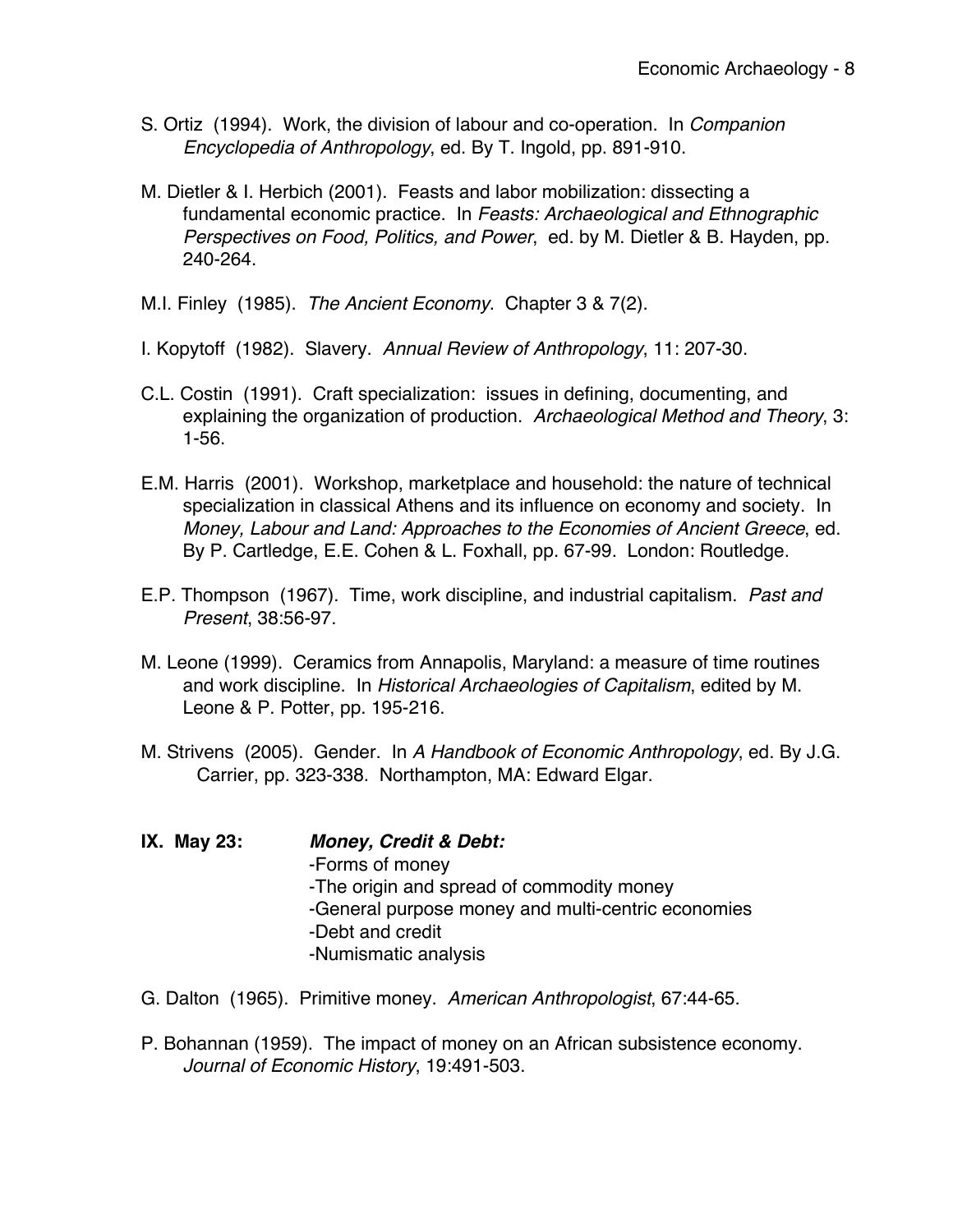- C. Haselgrove and S. Krmnicek (2012). The archaeology of money. *Annual Review of Anthropology* 41:235-250.
- C.M. Thompson (2003). Sealed silver in Iron Age Cisjordan and the 'invention' of coinage. *Oxford Journal of Archaeology* 22: 67-107.
- M. Saul (2004). Money in colonial transition: cowries and Francs in West Africa. *American Anthropologist*, 106:71-84.
- M. Gerriets (1985). Money in Early Christian Ireland according to the Irish laws. *Comparative Studies in Society and History*, 27: 323-339.
- M. Bloch & J. Parry (1989). Introduction: money and the morality of exchange. In *Money and the Morality of Exchange*, ed. by J. Parry & M. Bloch, pp. 1-32.
- J. Aarts (2005). Coins, money and exchange in the Roman world. A culturaleconomic perspective. *Archaeological Dialogues* 12(1): 1-44.
- A. Bresson (2016). *The Making of the Ancient Greek Economy: Institutions, Markets, and Growth in the City-States*. Princeton U.P. Chapter 10, "Money and Credit", pp. 261-285.
- D. Graeber (2011). *Debt: The First 5,000 Years*. Brooklyn, NY: Melville House. Chapters 1, 2 & 3: pp. 1-71.

#### **X. May 30:** *Markets:*

-Markets and market exchange

- -The origin and development of markets
- -The state and the informal economy
- P. Bohannan & G. Dalton (1962). Introduction. In *Markets in Africa*, ed. by P. Bohannan & G. Dalton, pp. 1-26.
- S. Plattner (1989). Markets and marketplaces; and Economic behavior in markets. In *Economic Anthropology*, ed. by S. Plattner, pp. 171-208; 209-221.
- G. M. Feinman and C. P. Garraty (2010). Preindustrial markets and marketing: archaeological perspectives. *Annual Review of Anthropology* 39:167-191.
- L.D. Minc (2006). Monitoring regional market systems in prehistory: models, methods, and metrics. *Journal of Anthropological Archaeology* 25: 82-116.